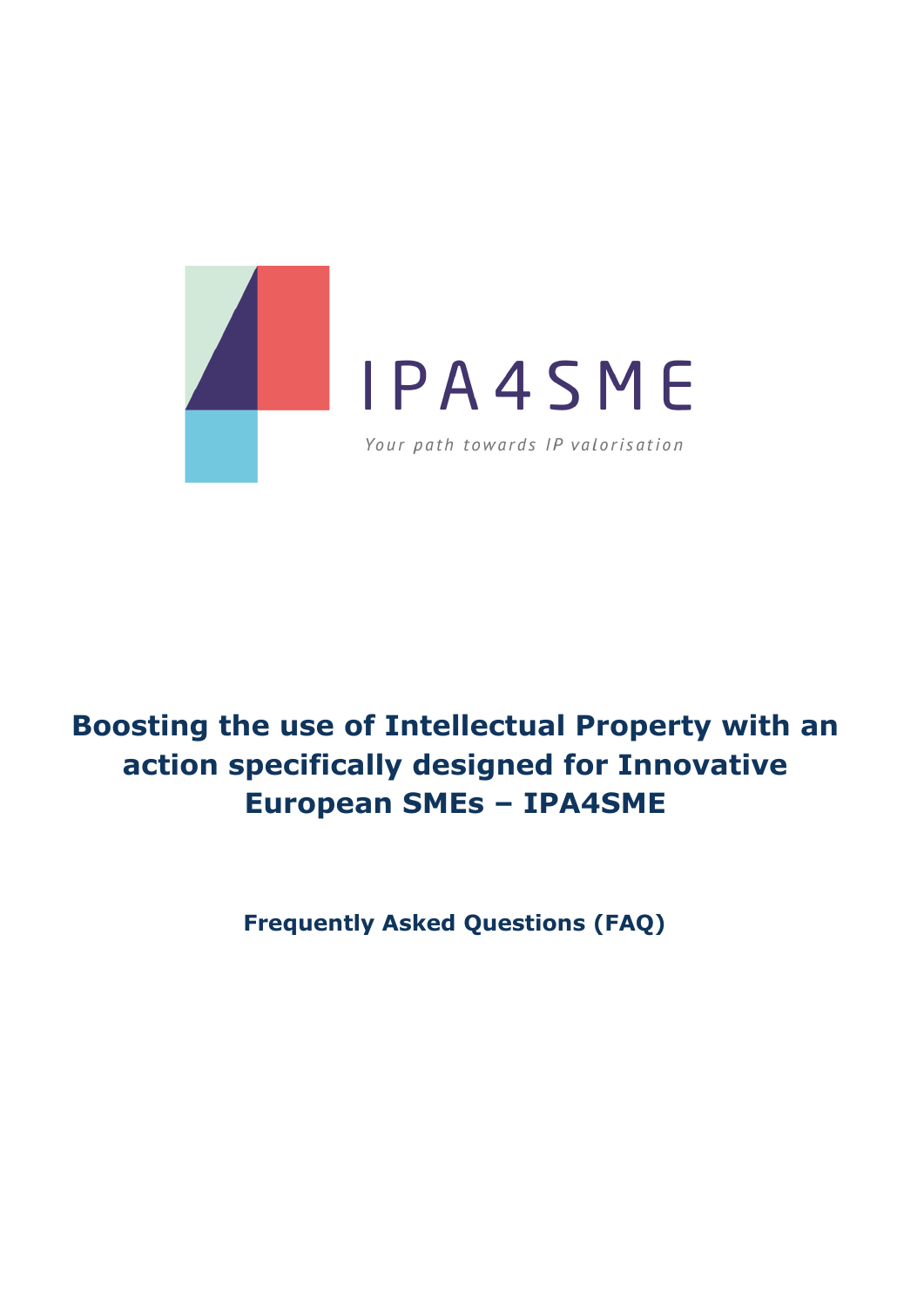

# **TABLE OF CONTENT**

| 1                                                                                         |
|-------------------------------------------------------------------------------------------|
|                                                                                           |
|                                                                                           |
|                                                                                           |
|                                                                                           |
|                                                                                           |
|                                                                                           |
|                                                                                           |
|                                                                                           |
|                                                                                           |
|                                                                                           |
| 10. What are the requirements for the IP attorneys mentioned in Service 3? 6              |
| 11. Can SMEs receive reimbursement for IP attorney fees under Service 3 even if no patent |
| 12. What is the maximum amount a SME can perceive among IPA4SME support actions?. 6       |
|                                                                                           |
|                                                                                           |
| GENERAL QUESTIONS RELATED TO THE APPLICATION PROCESS and THE ELIGIBILITY                  |
|                                                                                           |
|                                                                                           |
|                                                                                           |

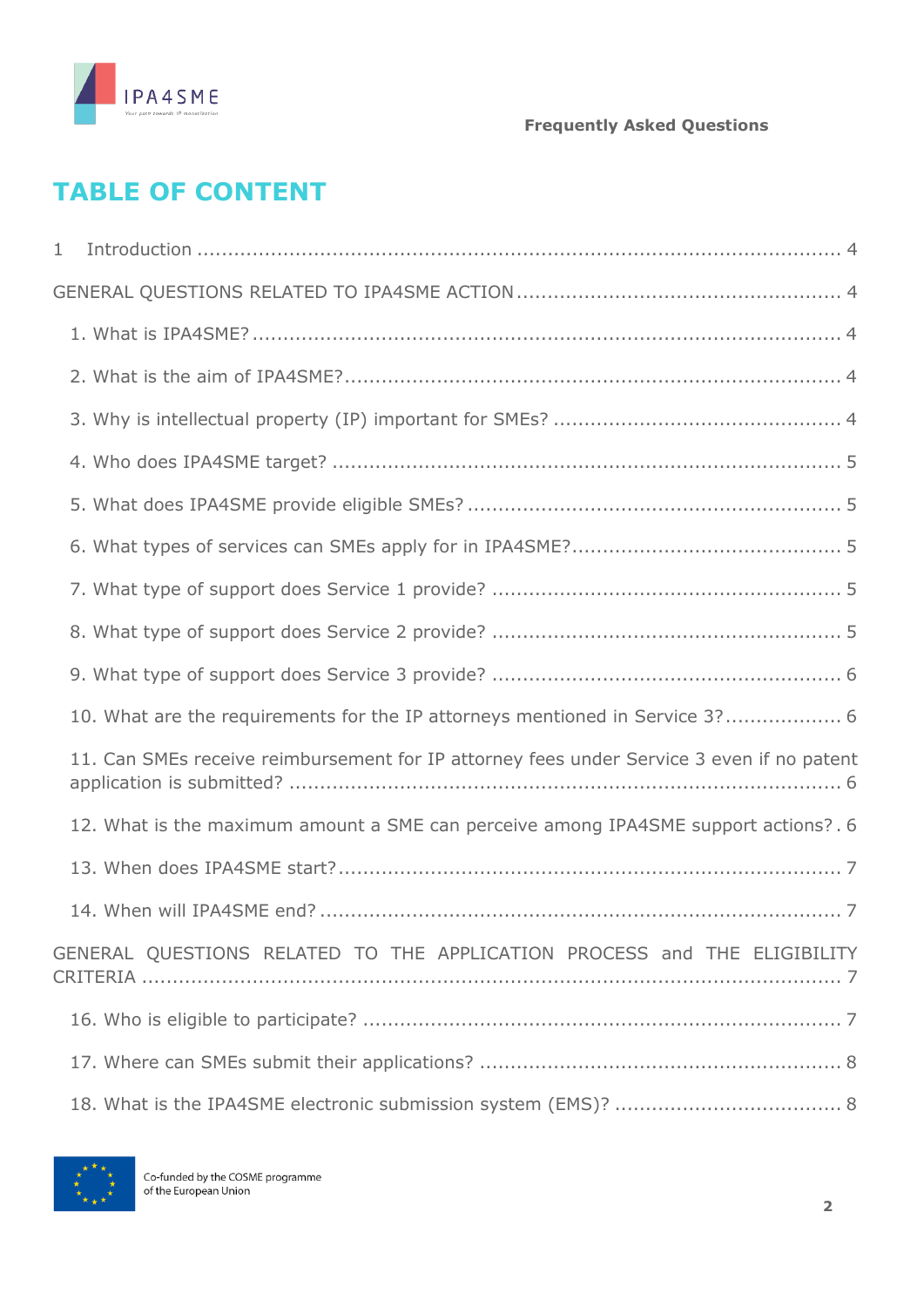

| 19. How can SMEs register on IPA4SME electronic submission system (EMS)? 8              |
|-----------------------------------------------------------------------------------------|
|                                                                                         |
|                                                                                         |
| 23. In what languages is the IPA4SME application form available?  9                     |
| 24. Can applicants access the application form template before starting the application |
| 25. Can applicants modify their applications once they have been submitted?  10         |
|                                                                                         |
| 27. How can applicants verify that their application was submitted correctly? 10        |
| 28. Who is required to provide a completed Financial ID Form?  11                       |
| GENERAL QUESTIONS RELATED TO THE EVALUATION AND SELECTION OF APPLICATIONS.11            |
|                                                                                         |
|                                                                                         |
| 31. Why might applications be deemed ineligible for IPA4SME support? 12                 |
| GENERAL QUESTIONS RELATED TO CONTACT DETAILS and OTHER ENQUIRIES12                      |
| 32. Who should SMEs contact if they need help with the application process or more      |

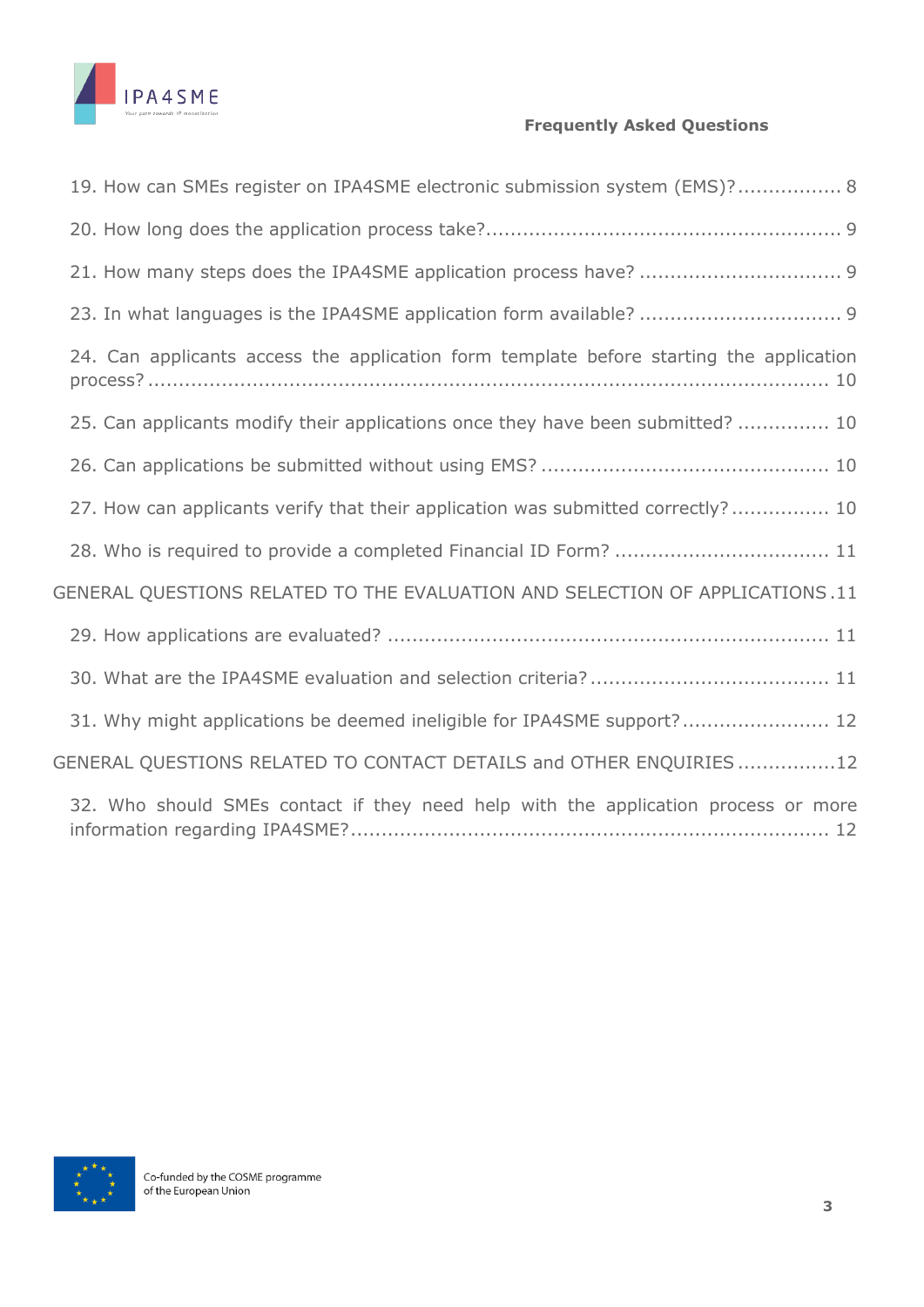

# <span id="page-3-0"></span>**1 INTRODUCTION**

The present document provides a list of Frequently Asked Questions (FAQ) related to the action known as "**Boosting the use of Intellectual Property with an action specifically designed for Innovative SMEs**", hereinafter referred to as "**IPA4SME**". The list of questions is preliminary and the document will be continuously updated throughout the life span of the action. The present document will contribute SMEs to solve common doubts regarding the program and/or its application process. More information on IPA4SME can be found in the Guide for Applicants as well as on the IPA4SME webpage [\(http://ipa4sme.eu/\)](http://ipa4sme.eu/).

# <span id="page-3-1"></span>**GENERAL QUESTIONS RELATED TO IPA4SME ACTION**

### <span id="page-3-2"></span>**1. What is IPA4SME?**

IPA4SME represents the materialisation of **the IP and better access to IP for innovative SMEs COSME project 2019-2021** of the European Union carried out by a consortium composed of CARSA (Leader and Coordination Centre), the University of Alicante and Gopacom.

### <span id="page-3-3"></span>**2. What is the aim of IPA4SME?**

IPA4SME, as part of the initiatives to promote growth and to strengthen the competitiveness and sustainability of enterprises in the European Union, is an action that **aims to extend SMEs international opportunities and innovation prospects in the Single Market and beyond supporting highly innovative SMEs with the potential for exploiting their intellectual property rights**. The action is focused on those which have been awarded with the Seal of Excellence (SoE) provided by the framework programme Horizon 2020. Moreover, IPA4SME aims to provide SMEs the opportunity to integrate and develop IP strategies which fit their contexts and needs, based on their competencies and capabilities.

### <span id="page-3-4"></span>**3. Why is intellectual property (IP) important for SMEs?**

Intellectual Property (IP) as a corporate strategy is a crucial factor in order to provide the opportunity to SMEs to run global businesses and extend their scope from local to international; IP provides SMEs the required tools to increase their revenues, their competitiveness, to extend their capabilities and competences, to enlarge their market opportunities and to enhance their protection mechanisms towards global competitors regarding ideas, products and services. Therefore, IP is a key issue for promoting innovation

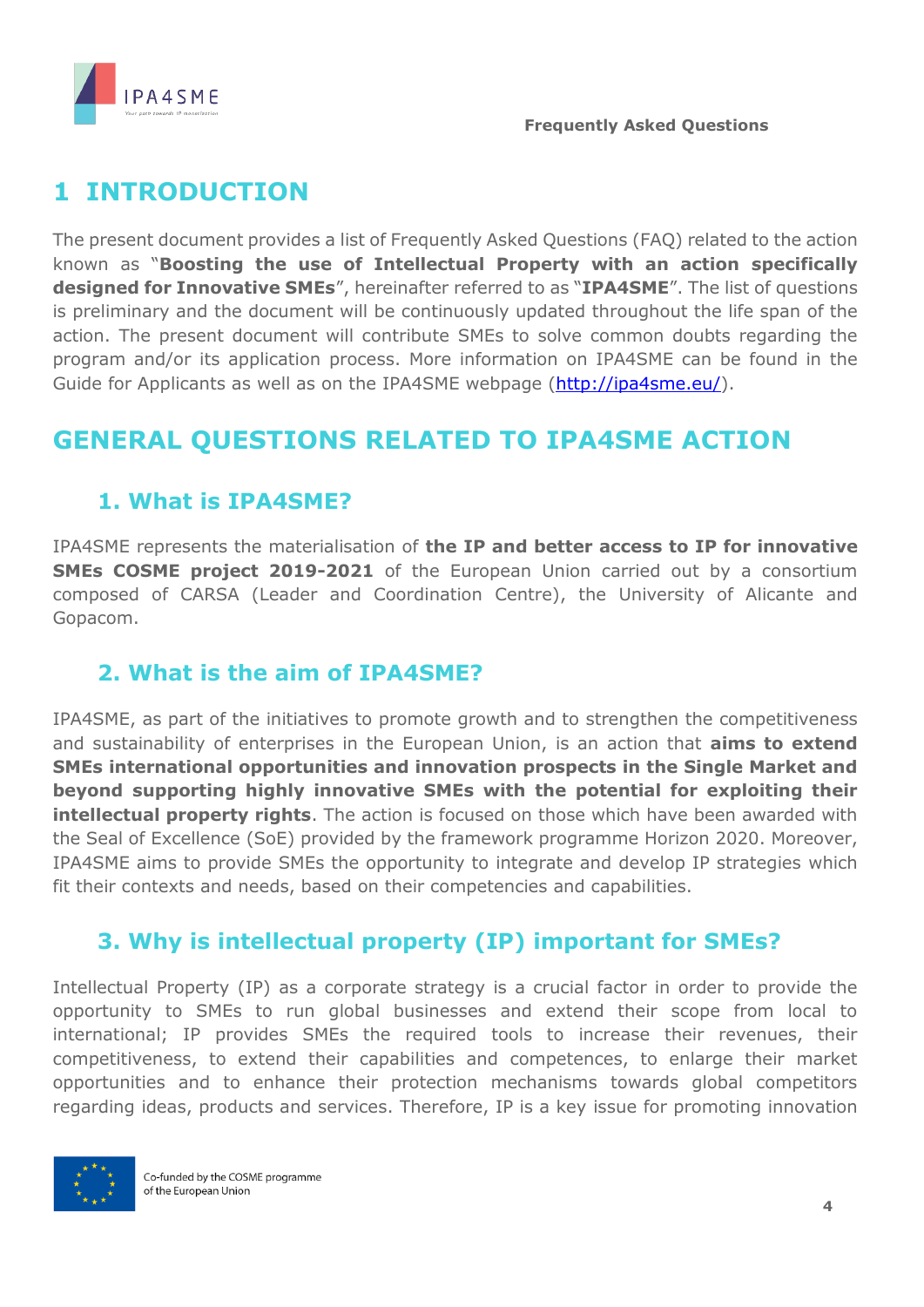

and creativity, developing employment, and improving business growth and sustainability in the short, mid and long-term among SMEs.

### <span id="page-4-0"></span>**4. Who does IPA4SME target?**

IPA4SME targets both EU SMEs and SMEs from COSME member states that hold a Seal of Excellence (SoE) from the H2020 SME Instrument program.

### <span id="page-4-1"></span>**5. What does IPA4SME provide eligible SMEs?**

IPA4SME provides financial and expert support for IP protection and valorisation services to SMEs.

#### <span id="page-4-2"></span>**6. What types of services can SMEs apply for in IPA4SME?**

IPA4SME has been designed to help SMEs exploit the potential of their IP, as well as their capabilities and competences taking into consideration their context, needs and requirements. The three services SMEs can apply for are the following:

- Type 1: Pre-diagnostic services (IP scanning) **Discover your value**
- Type 2: Financial contribution for the costs of EPO fees **Safeguard your future** Type 3: Financial contribution for the costs of external legal advice by IP attorneys – **unlock your potential**

### <span id="page-4-3"></span>**7. What type of support does Service 1 provide?**

Service 1 is focused on providing **comprehensive IP pre-diagnostic (scanning) services to booster SMEs' IP capabilities and competencies free of charge**. An IP Pre-diagnostic service provides SMEs the opportunity to work with a qualified expert in the field of IP and Business Strategy in order to identify both the advantages and potential opportunities of using intellectual property, as well as to identify their main limitations and areas of development to strengthen their competencies in the field of IP and foster their business competitiveness.

### <span id="page-4-4"></span>**8. What type of support does Service 2 provide?**

Service 2 provides financial aid to cover 75% of SMEs' patent application fees before the European Patent Office (EPO), up to 2 500 EUR per application. SMEs will have the opportunity through the action TYPE 2 to obtain financial support to cover up to a maximum of 5 patent

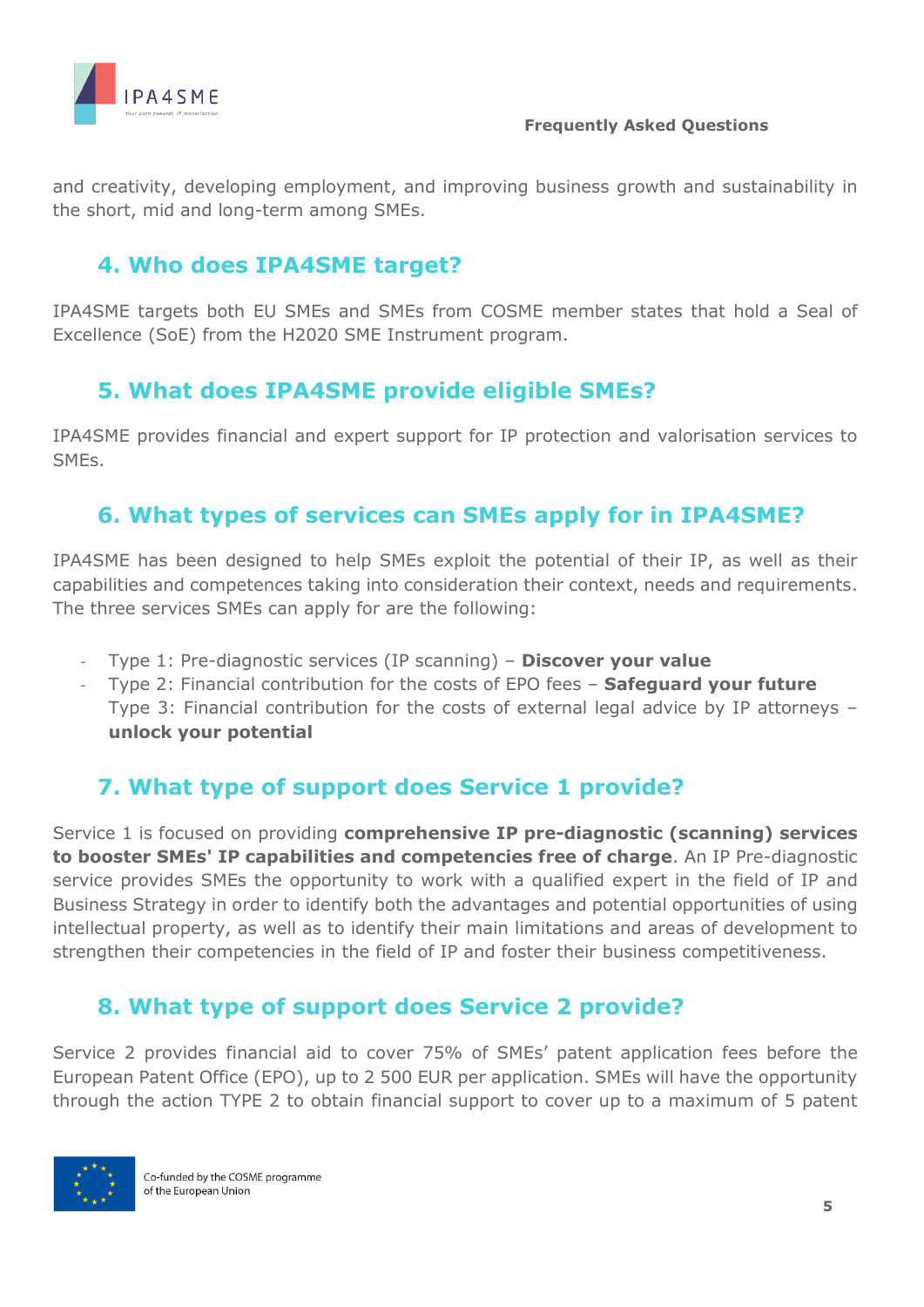

application fees; the aid can be totally requested in one of the cut-off dates or partially among the 9 cut-off dates foreseen within the action.

### <span id="page-5-0"></span>**9. What type of support does Service 3 provide?**

Service 3 provides partial reimbursement of the costs of hiring an IP attorney (Professional Representative) in the field of external legal advice entitled to act before the EPO for the purposes of either preparing the filing for a European Patent or to discontinue an initial idea of patent application. The aid will cover 50% of the costs incurred, up to a maximum of 2 000 EUR per eligible SME per patent application process.

## <span id="page-5-1"></span>**10. What are the requirements for the IP attorneys mentioned in Service 3?**

The IP attorneys (professional representatives) chosen by SMEs for the purposes of either preparing the filing for a European Patent or to discontinue an initial idea of a patent application must fulfil the criteria displayed in EPO's regulation in order to be entitled to act before the EPO. Information regarding EPO's regulation and criteria for IP attorney acknowledgment can be found using the following links:

<https://www.epo.org/applying/online-services/representatives.html>

<https://www.epo.org/service-support/useful-links/attorneys.html>

## <span id="page-5-2"></span>**11. Can SMEs receive reimbursement for IP attorney fees under Service 3 even if no patent application is submitted?**

Yes. If an IP attorney recommends that the SME not proceed with the patent application process the fees can be reimbursed. The decision to cease the patent application process must be explained in the documentation provided by the SME prior to reimbursement.

## <span id="page-5-3"></span>**12. What is the maximum amount a SME can perceive among IPA4SME support actions?**

SMEs may receive up to a total of EUR 15.000 from IPA4SME, regardless the type of services granted. Please see the Guide for Applicants for more information regarding the limits on specific service types.

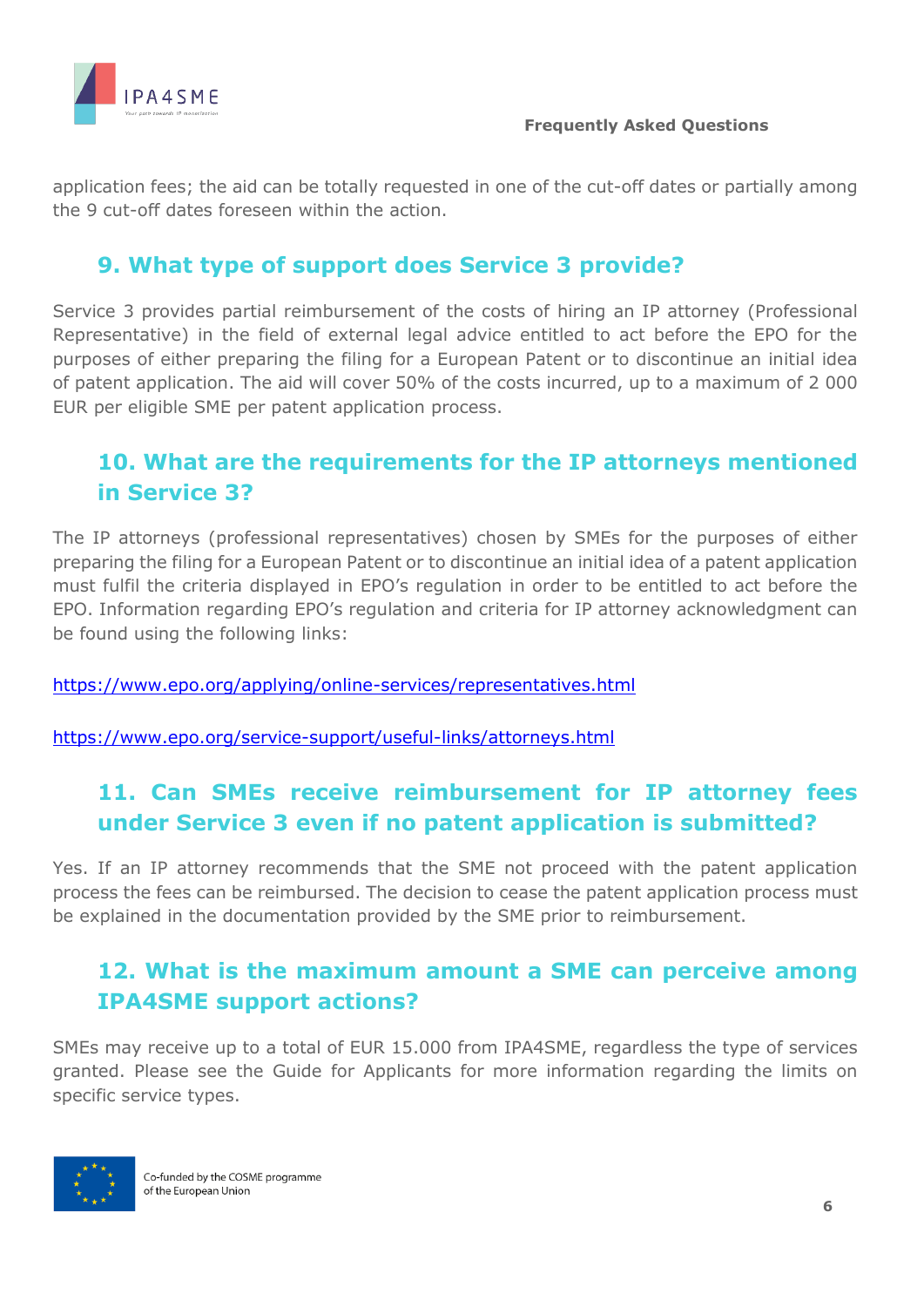

### <span id="page-6-0"></span>**13. When does IPA4SME start?**

The Open Call has been launched 26<sup>th</sup> April and will be officially open on May 6, 2019.

### <span id="page-6-1"></span>**14. When will IPA4SME end?**

IPA4SME is planned to last 3 years. There are 9 planned cut-off dates for the IPA4SME Open Call during that time. A tentative calendar of the cut-off dates can be found in the "**Rules for Implementation**" on IPA4SME webpage [\(http://ipa4sme.eu/library\)](http://ipa4sme.eu/library) or through the Electronic Submission System [\(https://ipa4sme.ems-carsa.com/call/detail/3](https://ipa4sme.ems-carsa.com/call/detail/3) selecting the tab "**Supporting Documentation**").

# <span id="page-6-2"></span>**GENERAL QUESTIONS RELATED TO THE APPLICATION PROCESS AND THE ELIGIBILITY CRITERIA**

## <span id="page-6-3"></span>**16. Who is eligible to participate?**

In order to be eligible to participate in any of the three types of services foreseen within IPA4SME, applicant SMEs must fulfil the following requirements:

- Be a **holder of a Seal of Excellence (SoE)** awarded in the context of the H2020 SME instrument. The SoE must have been awarded to the SME during the last 3 years prior to the cut-off date.
- Be incorporated in the EU or a COSME member state<sup>1</sup>.
- Meet the EU definition of an SME: Employ fewer than 250 persons and have an annual turnover not exceeding 50 million euro, and/or an annual balance sheet total not exceeding 43 million euro."
- **To be eligible for Service 1,** SMEs must be incorporated in one of the following EU Member States:

<sup>1</sup> <http://ec.europa.eu/DocsRoom/documents/27019>



 $\overline{a}$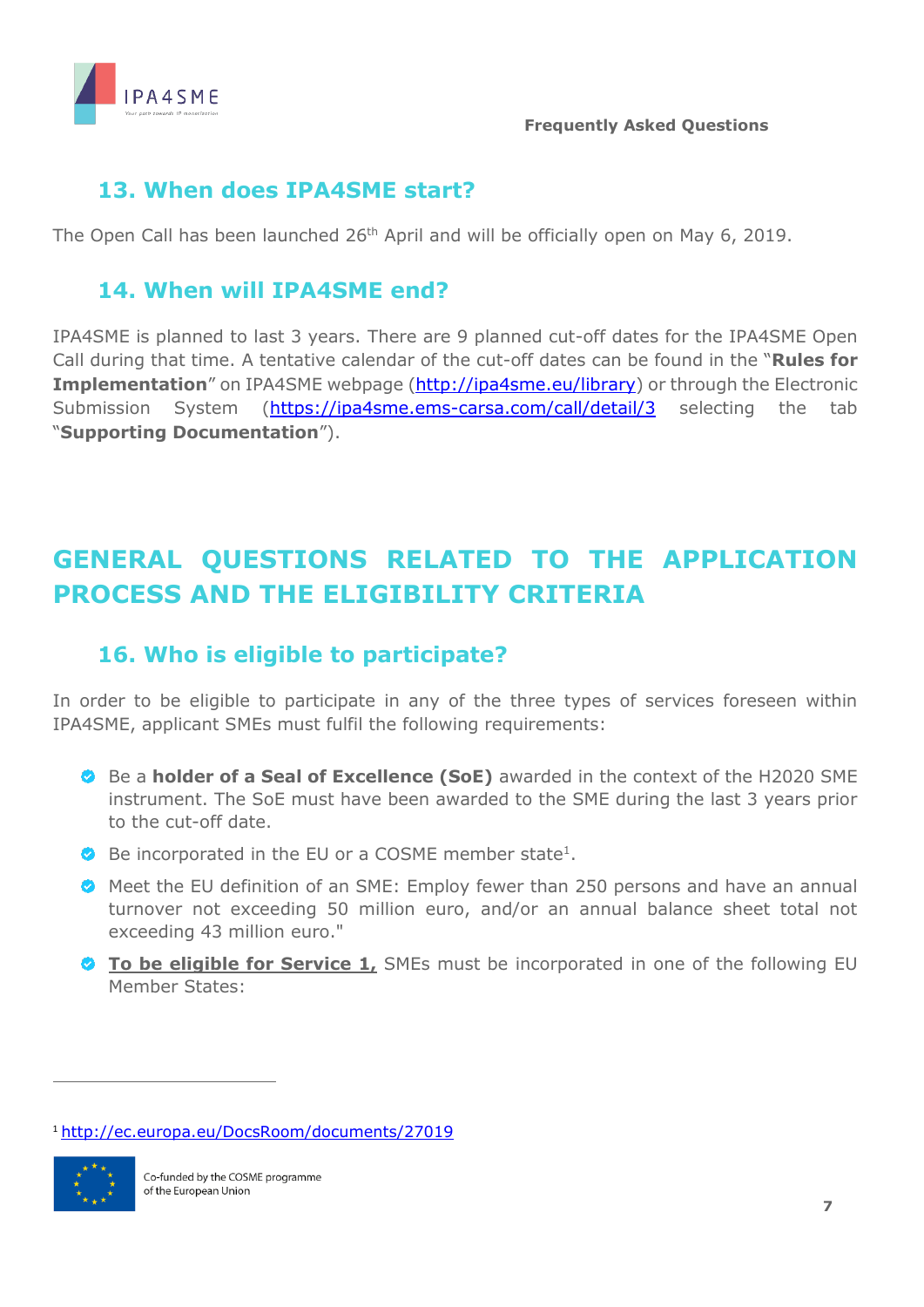

- $\bullet$ Austria
- $\bullet$ Denmark
- Ŷ France
- Ŷ Germany
- $\bullet$ Greece
- $\bullet$ Ireland
- 9 Italy
- $\bullet$ Latvia
- $\bullet$ **Netherlands**
- $\bullet$ Spain
- Sweden

#### <span id="page-7-0"></span>**17. Where can SMEs submit their applications?**

Applications must be submitted electronically through the IPA4SME electronic submission system (EMS). SMEs can access the system using the following link: [https://ipa4sme.ems](https://ipa4sme.ems-carsa.com/)[carsa.com/.](https://ipa4sme.ems-carsa.com/) SMEs must register and provide all the information requested in the application form.

#### <span id="page-7-1"></span>**18. What is the IPA4SME electronic submission system (EMS)?**

The IPA4SME electronic submission system (EMS) is a cloud-based platform tool developed by CARSA in order to facilitate the application process of SMEs to the IPA4SME program. Moreover, the platform is an innovative mechanism to manage all the processes related to the Calls.

### <span id="page-7-2"></span>**19. How can SMEs register on IPA4SME electronic submission system (EMS)?**

In order to register on the IPA4SME electronic submission system (EMS), applicants can access the EMS registration page here: https://ipa4sme.ems-carsa.com/user/new external. Once the registration is confirmed, applicants will have the opportunity to start with their applications. Further information about EMS works and how applications can be submitted can be found in the "**Electronic Submission System - Manual**" here: [https://ipa4sme.ems](https://ipa4sme.ems-carsa.com/call/detail/3)[carsa.com/call/detail/3](https://ipa4sme.ems-carsa.com/call/detail/3) selecting the tab "**Supporting Documentation**".

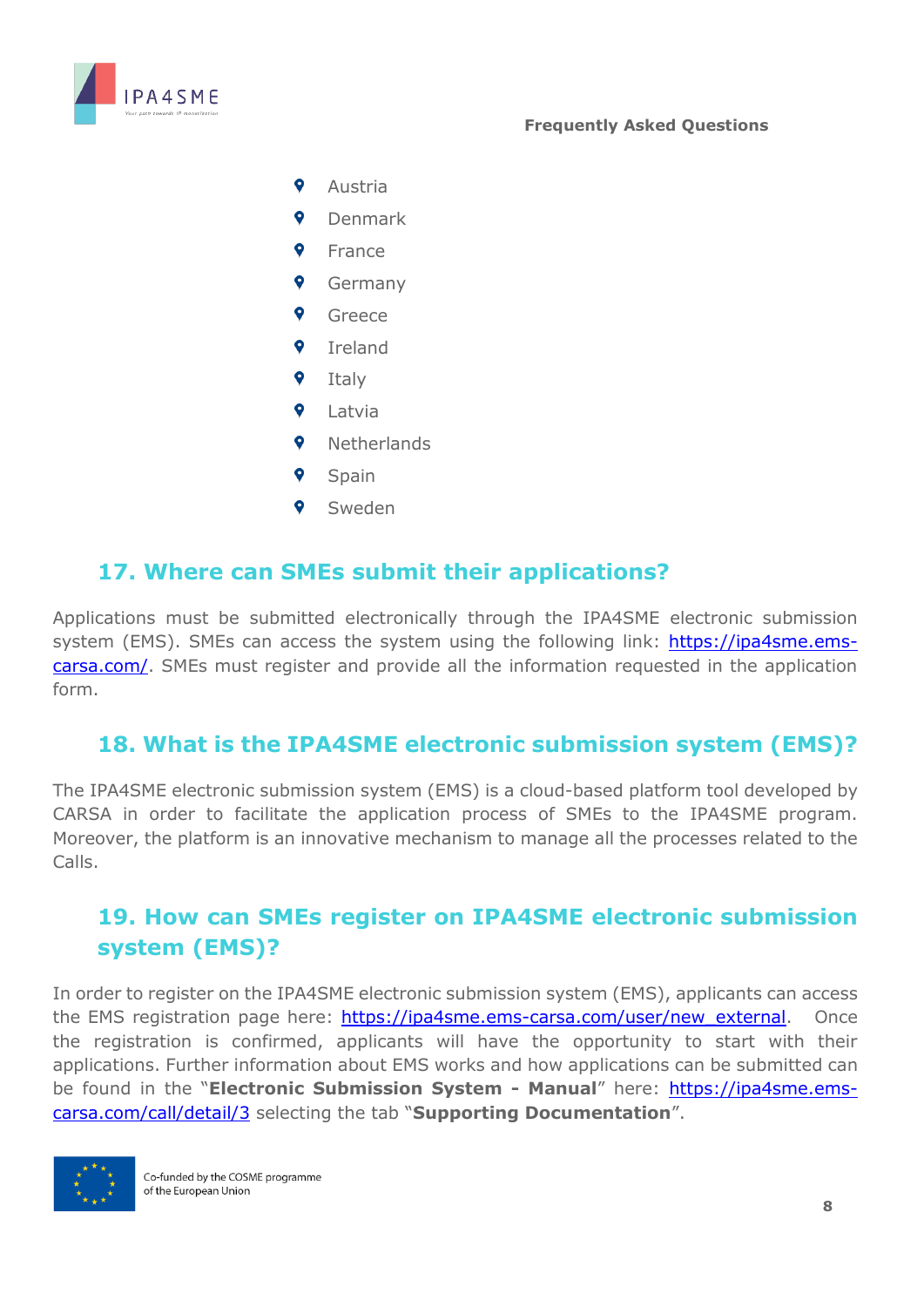

### <span id="page-8-0"></span>**20. How long does the application process take?**

The whole process, from registration to submission, should not take more than **20 minutes**.

### <span id="page-8-1"></span>**21. How many steps does the IPA4SME application process have?**

The application process is divided in three steps which are:

- **Application Form (Step 1)**: Applicants must provide the information requested in the application form on the IPA4SME electronic submission system (EMS).
- **Upload documents requested (Step 2):** Applicants must upload all the required documents:
	- The Seal of Excellence (SoE) certificate in pdf format
	- The Evaluation Summary Report (ESR) corresponding to the proposal awarded with the SoE in pdf format.
- **Comply with declarations (Step 3):** Applicants will need to confirm that they comply with the following declarations by clicking on the corresponding boxes in EMS:
	- Declaration (I) that the applicant company employs fewer than 250 persons, that in the preceding year the annual turnover did not exceed 50 million euro, and/or that the annual balance sheet total did not exceed 43 million euro.
	- Declaration (II) of agreement to the terms and conditions of participation (rules for implementation) to the IPA4SME project
	- Declaration (III) of agreement to share information about the SMEs between the Coordination Centre, EASME, the European Commission and the EUIPO, for the purpose of the evaluation of this action.

Once the 3-step process has been completed, applicants will have the opportunity to conclude the application process. The EMS platform will not allow the submission of applications if any of the aforementioned data is missing or if any of the 3 Steps has not been completed.

## <span id="page-8-2"></span>**23. In what languages is the IPA4SME application form available?**

The Application Form is accessible in a total of ten languages. These languages correspond to the countries eligible for Service 1 (IP Pre-diagnostic).

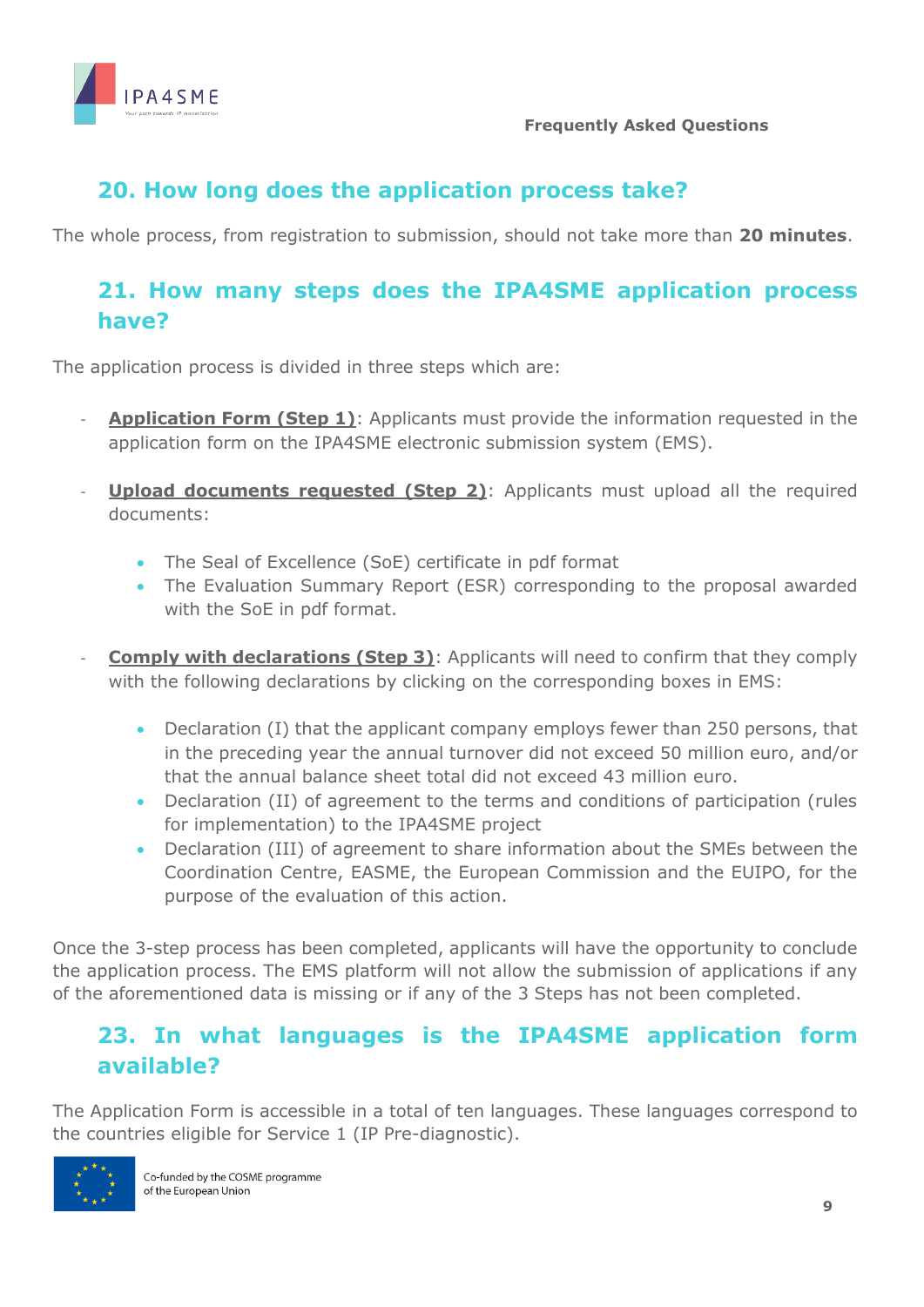

- Danish (Denmark)
- Dutch (The Netherlands)
- French (France)
- German (Austria)
- Greek (Greece)
- English (Ireland)
- Italian (Italy)
- Latvian (Latvia)
- Spanish (Spain)
- Swedish (Sweden)

## <span id="page-9-0"></span>**24. Can applicants access the application form template before starting the application process?**

Yes. The application form template is available as Annex I in the "**Guide for Applicants**", available here:<https://ipa4sme.ems-carsa.com/call/detail/3> selecting the tab "**Supporting Documentation**".

## <span id="page-9-1"></span>**25. Can applicants modify their applications once they have been submitted?**

Yes. Applicants have the option to start and save as many draft versions of their applications as they wish (including the possibility of uploading documents several times) before the cutoff date. The data and documents contained in the **last submission will be the used for the eligibility check, evaluation and ranking once the cut-off date is reached**.

### <span id="page-9-2"></span>**26. Can applications be submitted without using EMS?**

No. **Only applications submitted via the IPA4SME electronic submission system (EMS) will be eligible**. Applications sent via the IPA4SME project Website or sent to any member of the consortium in any way will be considered as "not submitted".

## <span id="page-9-3"></span>**27. How can applicants verify that their application was submitted correctly?**

Once applicants have finalised and submitted their application in the electronic submission system (EMS) platform, they will receive an acknowledgement of receipt via email.

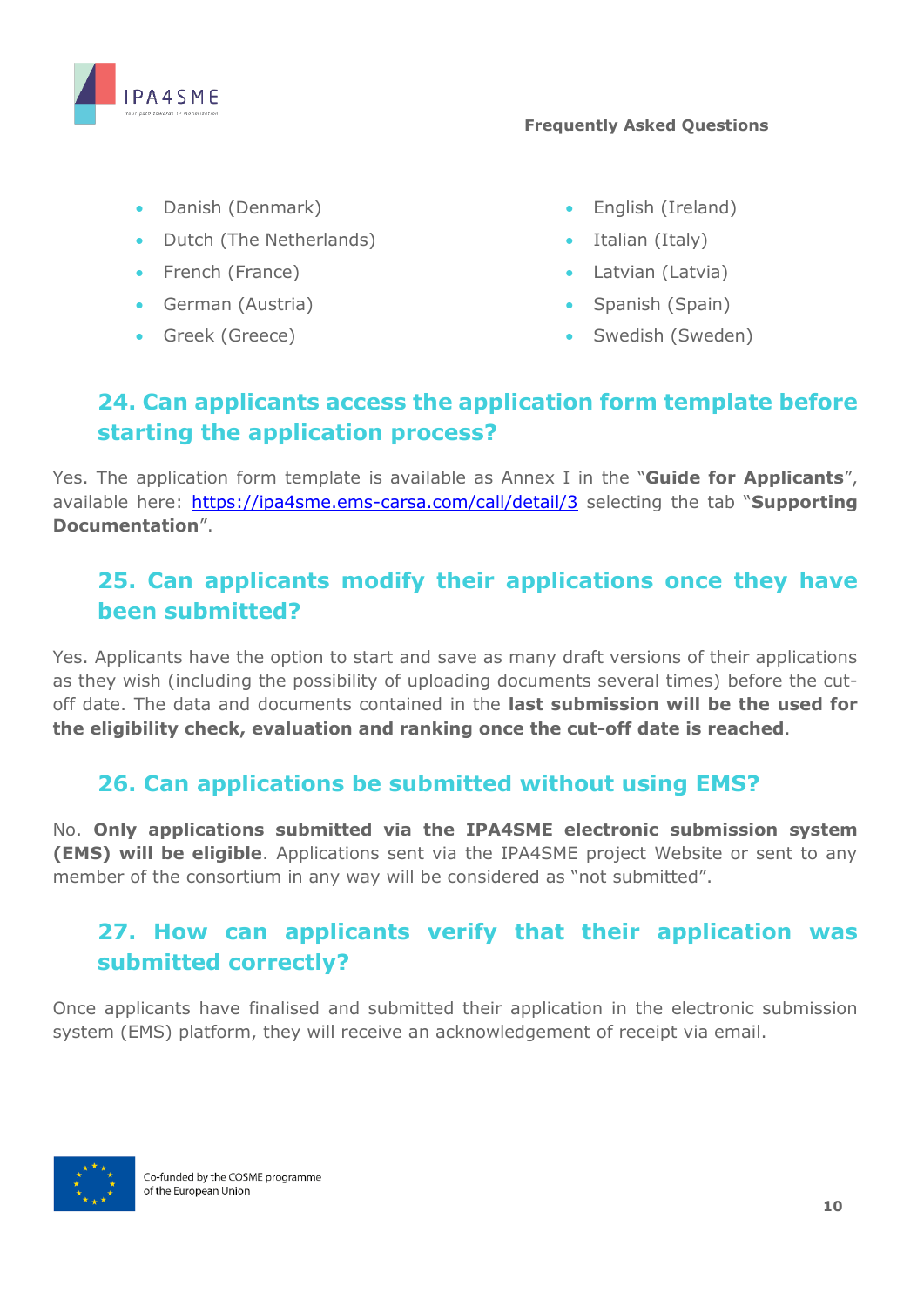

### <span id="page-10-0"></span>**28. Who is required to provide a completed Financial ID Form?**

Only SMEs which have been granted Service 2 or 3 will need to provide a Financial ID Form. The Financial ID form template is available here:

[https://ec.europa.eu/info/sites/info/files/about\\_the\\_european\\_commission/eu\\_budget/fich\\_s](https://ec.europa.eu/info/sites/info/files/about_the_european_commission/eu_budget/fich_sign_ba_gb_en_0.pdf) [ign\\_ba\\_gb\\_en\\_0.pdf](https://ec.europa.eu/info/sites/info/files/about_the_european_commission/eu_budget/fich_sign_ba_gb_en_0.pdf)

# <span id="page-10-1"></span>**GENERAL QUESTIONS RELATED TO THE EVALUATION AND SELECTION OF APPLICATIONS**

### <span id="page-10-2"></span>**29. How applications are evaluated?**

Once a cut-off date has been reached, all applications will be check for eligibility. All applications which meet the eligibility criteria will be evaluated.

## <span id="page-10-3"></span>**30. What are the IPA4SME evaluation and selection criteria?**

Eligible applicants will be evaluated using the following criteria:

- Applicants will be ranked according to the points received in the H2020 SME Instrument report (ESR) that corresponds to the application awarded with the aforementioned SoE.
- Support actions will be awarded to the highest in rank until the planned budget is exhausted.
	- In case two or more applicants have received the same amount of points in the H2020 SME Instrument ESR, preference will be given to SMEs that have not yet been awarded with support from IPA4SME.
- Among remaining candidates, preference will be given to the companies that have been incorporated more recently. Between companies with the same date of incorporation preference will be given to those with fewer employees.

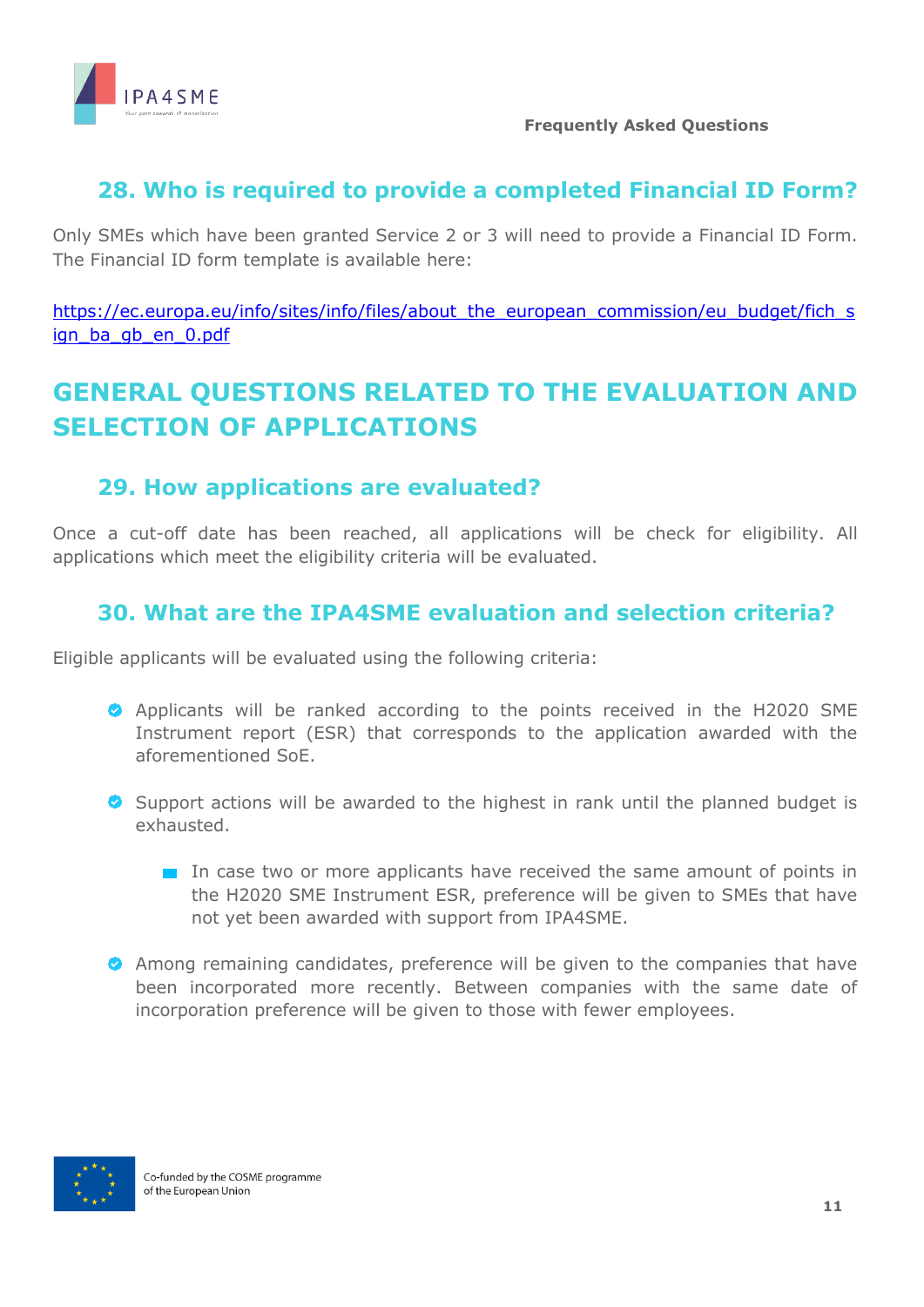

## <span id="page-11-0"></span>**31. Why might applications be deemed ineligible for IPA4SME support?**

Applications may be rejected for any of the following reasons: will not be considered in the evaluation and selection process. Additional to it, applications which fulfil any of the elements highlighted below **will not be considered** in the selection process:

- Applications which do not meet the eligibility criteria described in question 16
- Any application that was not submitted through the IPA4SME EMS platform

# <span id="page-11-1"></span>**GENERAL QUESTIONS RELATED TO CONTACT DETAILS AND OTHER ENQUIRIES**

## <span id="page-11-2"></span>**32. Who should SMEs contact if they need help with the application process or more information regarding IPA4SME?**

The IPA4SME Coordination Centre has put at the disposal of potential applicants the following email accounts for support:

| calls@ipa4sme.eu | Communications with SMEs involved in the submission of<br>applications, beneficiaries of support actions and technical<br>support queries.                                                                    |
|------------------|---------------------------------------------------------------------------------------------------------------------------------------------------------------------------------------------------------------|
|                  | General inquiries and communications with the Coordination<br><b>helpdesk@ipa4sme.eu</b> Centre. This account will be the primary point of contact for SMEs<br>with Centre once the company is a beneficiary. |